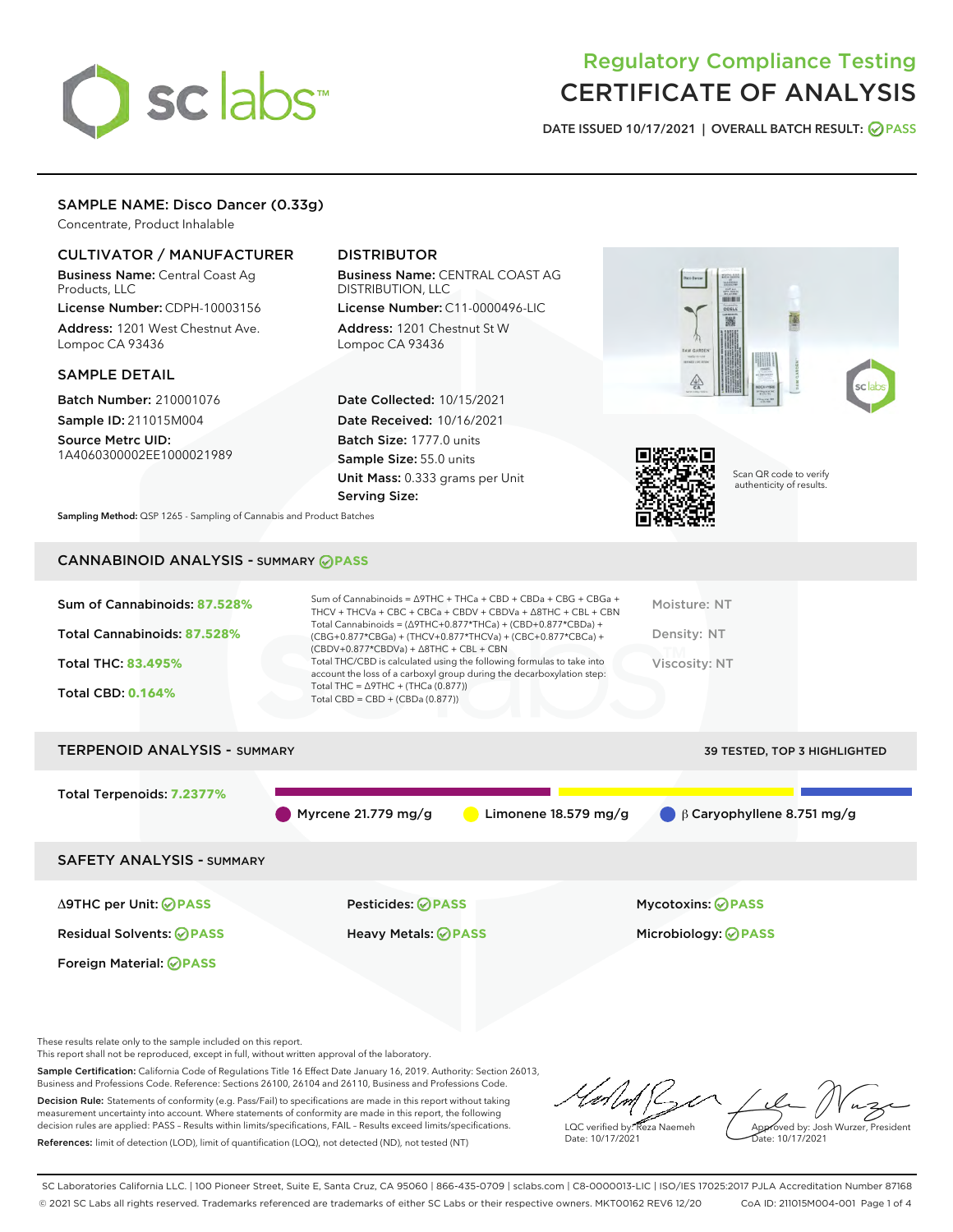



DISCO DANCER (0.33G) | DATE ISSUED 10/17/2021 | OVERALL BATCH RESULT: **● PASS** 

#### CANNABINOID TEST RESULTS - 10/17/2021 2 PASS

Tested by high-performance liquid chromatography with diode-array detection (HPLC-DAD). **Method:** QSP 1157 - Analysis of Cannabinoids by HPLC-DAD

#### TOTAL CANNABINOIDS: **87.528%**

Total Cannabinoids (Total THC) + (Total CBD) + (Total CBG) + (Total THCV) + (Total CBC) + (Total CBDV) + ∆8THC + CBL + CBN

TOTAL THC: **83.495%** Total THC (∆9THC+0.877\*THCa)

TOTAL CBD: **0.164%**

Total CBD (CBD+0.877\*CBDa)

TOTAL CBG: 3.079% Total CBG (CBG+0.877\*CBGa)

TOTAL THCV: 0.42% Total THCV (THCV+0.877\*THCVa)

TOTAL CBC: ND Total CBC (CBC+0.877\*CBCa)

TOTAL CBDV: ND Total CBDV (CBDV+0.877\*CBDVa)

| <b>COMPOUND</b>            | LOD/LOQ<br>(mg/g) | <b>MEASUREMENT</b><br><b>UNCERTAINTY</b><br>mg/g | <b>RESULT</b><br>(mg/g) | <b>RESULT</b><br>(%) |
|----------------------------|-------------------|--------------------------------------------------|-------------------------|----------------------|
| <b>A9THC</b>               | 0.06 / 0.26       | ±28.722                                          | 834.95                  | 83.495               |
| <b>CBG</b>                 | 0.06 / 0.19       | ±1.213                                           | 30.79                   | 3.079                |
| <b>THCV</b>                | 0.1 / 0.2         | ±0.21                                            | 4.2                     | 0.42                 |
| $\triangle$ 8THC           | 0.1/0.4           | ±0.19                                            | 2.4                     | 0.24                 |
| <b>CBD</b>                 | 0.07/0.29         | ±0.076                                           | 1.64                    | 0.164                |
| <b>CBN</b>                 | 0.1 / 0.3         | ±0.08                                            | 1.3                     | 0.13                 |
| <b>THCa</b>                | 0.05/0.14         | N/A                                              | <b>ND</b>               | <b>ND</b>            |
| <b>THCVa</b>               | 0.07/0.20         | N/A                                              | <b>ND</b>               | <b>ND</b>            |
| <b>CBDa</b>                | 0.02/0.19         | N/A                                              | <b>ND</b>               | <b>ND</b>            |
| <b>CBDV</b>                | 0.04 / 0.15       | N/A                                              | <b>ND</b>               | <b>ND</b>            |
| <b>CBDVa</b>               | 0.03/0.53         | N/A                                              | <b>ND</b>               | <b>ND</b>            |
| <b>CBGa</b>                | 0.1 / 0.2         | N/A                                              | <b>ND</b>               | <b>ND</b>            |
| <b>CBL</b>                 | 0.06 / 0.24       | N/A                                              | <b>ND</b>               | <b>ND</b>            |
| <b>CBC</b>                 | 0.2 / 0.5         | N/A                                              | <b>ND</b>               | <b>ND</b>            |
| <b>CBCa</b>                | 0.07/0.28         | N/A                                              | <b>ND</b>               | <b>ND</b>            |
| <b>SUM OF CANNABINOIDS</b> |                   |                                                  | 875.28 mg/g             | 87.528%              |

#### **UNIT MASS: 0.333 grams per Unit**

| ∆9THC per Unit                        | 1120 per-package limit     | 278.04 mg/unit<br><b>PASS</b> |
|---------------------------------------|----------------------------|-------------------------------|
| <b>Total THC per Unit</b>             |                            | 278.04 mg/unit                |
| <b>CBD per Unit</b>                   |                            | $0.55$ mg/unit                |
| <b>Total CBD per Unit</b>             |                            | $0.55$ mg/unit                |
| Sum of Cannabinoids<br>per Unit       |                            | 291.47 mg/unit                |
| <b>Total Cannabinoids</b><br>per Unit |                            | 291.44 mg/unit                |
| <b>MOISTURE TEST RESULT</b>           | <b>DENSITY TEST RESULT</b> | <b>VISCOSITY TEST RESULT</b>  |

Not Tested

Not Tested

Not Tested

TERPENOID TEST RESULTS - 10/17/2021

Terpene analysis utilizing gas chromatography-flame ionization detection (GC-FID). **Method:** QSP 1192 - Analysis of Terpenoids by GC-FID

| <b>COMPOUND</b>         | LOD/LOQ<br>(mg/g)    | <b>MEASUREMENT</b><br><b>UNCERTAINTY</b><br>mg/g | <b>RESULT</b><br>(mg/g) | <b>RESULT</b><br>$(\%)$ |
|-------------------------|----------------------|--------------------------------------------------|-------------------------|-------------------------|
| <b>Myrcene</b>          | 0.008 / 0.025        | ±0.2809                                          | 21.779                  | 2.1779                  |
| Limonene                | 0.005 / 0.016        | ±0.2657                                          | 18.579                  | 1.8579                  |
| $\beta$ Caryophyllene   | 0.004 / 0.012        | ±0.3115                                          | 8.751                   | 0.8751                  |
| Terpinolene             | 0.008 / 0.026        | ±0.0862                                          | 4.205                   | 0.4205                  |
| $\beta$ Pinene          | 0.004 / 0.014        | ±0.0375                                          | 3.262                   | 0.3262                  |
| $\alpha$ Pinene         | 0.005 / 0.017        | ±0.0265                                          | 3.081                   | 0.3081                  |
| Ocimene                 | 0.011/0.038          | ±0.0927                                          | 2.888                   | 0.2888                  |
| Linalool                | 0.009 / 0.032        | ±0.0912                                          | 2.400                   | 0.2400                  |
| $\alpha$ Humulene       | 0.009 / 0.029        | ±0.0684                                          | 2.132                   | 0.2132                  |
| Fenchol                 | 0.010 / 0.034        | ±0.0445                                          | 1.151                   | 0.1151                  |
| Terpineol               | 0.016 / 0.055        | ±0.0667                                          | 1.087                   | 0.1087                  |
| trans-ß-Farnesene       | 0.008 / 0.025        | ±0.0190                                          | 0.534                   | 0.0534                  |
| Valencene               | <i>0.009 / 0.030</i> | ±0.0342                                          | 0.497                   | 0.0497                  |
| Camphene                | 0.005 / 0.015        | ±0.0040                                          | 0.344                   | 0.0344                  |
| <b>Borneol</b>          | 0.005 / 0.016        | ±0.0092                                          | 0.220                   | 0.0220                  |
| Caryophyllene<br>Oxide  | 0.010 / 0.033        | ±0.0091                                          | 0.198                   | 0.0198                  |
| $\alpha$ Bisabolol      | 0.008 / 0.026        | ±0.0090                                          | 0.169                   | 0.0169                  |
| Guaiol                  | 0.009 / 0.030        | ±0.0068                                          | 0.145                   | 0.0145                  |
| Fenchone                | 0.009 / 0.028        | ±0.0041                                          | 0.142                   | 0.0142                  |
| $\alpha$ Phellandrene   | 0.006 / 0.020        | ±0.0019                                          | 0.137                   | 0.0137                  |
| 3 Carene                | 0.005 / 0.018        | ±0.0018                                          | 0.126                   | 0.0126                  |
| $\alpha$ Terpinene      | 0.005 / 0.017        | ±0.0017                                          | 0.112                   | 0.0112                  |
| Nerolidol               | 0.009 / 0.028        | ±0.0064                                          | 0.102                   | 0.0102                  |
| $\gamma$ Terpinene      | 0.006 / 0.018        | ±0.0014                                          | 0.082                   | 0.0082                  |
| p-Cymene                | 0.005 / 0.016        | ±0.0017                                          | 0.065                   | 0.0065                  |
| Citronellol             | 0.003 / 0.010        | ±0.0030                                          | 0.061                   | 0.0061                  |
| Sabinene Hydrate        | 0.006 / 0.022        | ±0.0012                                          | 0.030                   | 0.0030                  |
| Eucalyptol              | 0.006 / 0.018        | ±0.0007                                          | 0.029                   | 0.0029                  |
| Geraniol                | 0.002 / 0.007        | ±0.0011                                          | 0.025                   | 0.0025                  |
| Sabinene                | 0.004 / 0.014        | ±0.0003                                          | 0.023                   | 0.0023                  |
| Nerol                   | 0.003 / 0.011        | ±0.0009                                          | 0.021                   | 0.0021                  |
| (-)-Isopulegol          | 0.005 / 0.016        | N/A                                              | ND                      | ND                      |
| Camphor                 | 0.006 / 0.019        | N/A                                              | ND                      | ND                      |
| Isoborneol              | 0.004 / 0.012        | N/A                                              | ND                      | ND                      |
| Menthol                 | 0.008 / 0.025        | N/A                                              | ND                      | ND                      |
| R-(+)-Pulegone          | 0.003 / 0.011        | N/A                                              | ND                      | ND                      |
| <b>Geranyl Acetate</b>  | 0.004 / 0.014        | N/A                                              | ND                      | ND                      |
| $\alpha$ Cedrene        | 0.005 / 0.016        | N/A                                              | ND                      | ND                      |
| Cedrol                  | 0.008 / 0.027        | N/A                                              | ND                      | ND                      |
| <b>TOTAL TERPENOIDS</b> |                      |                                                  | 72.377 mg/g             | 7.2377%                 |

SC Laboratories California LLC. | 100 Pioneer Street, Suite E, Santa Cruz, CA 95060 | 866-435-0709 | sclabs.com | C8-0000013-LIC | ISO/IES 17025:2017 PJLA Accreditation Number 87168 © 2021 SC Labs all rights reserved. Trademarks referenced are trademarks of either SC Labs or their respective owners. MKT00162 REV6 12/20 CoA ID: 211015M004-001 Page 2 of 4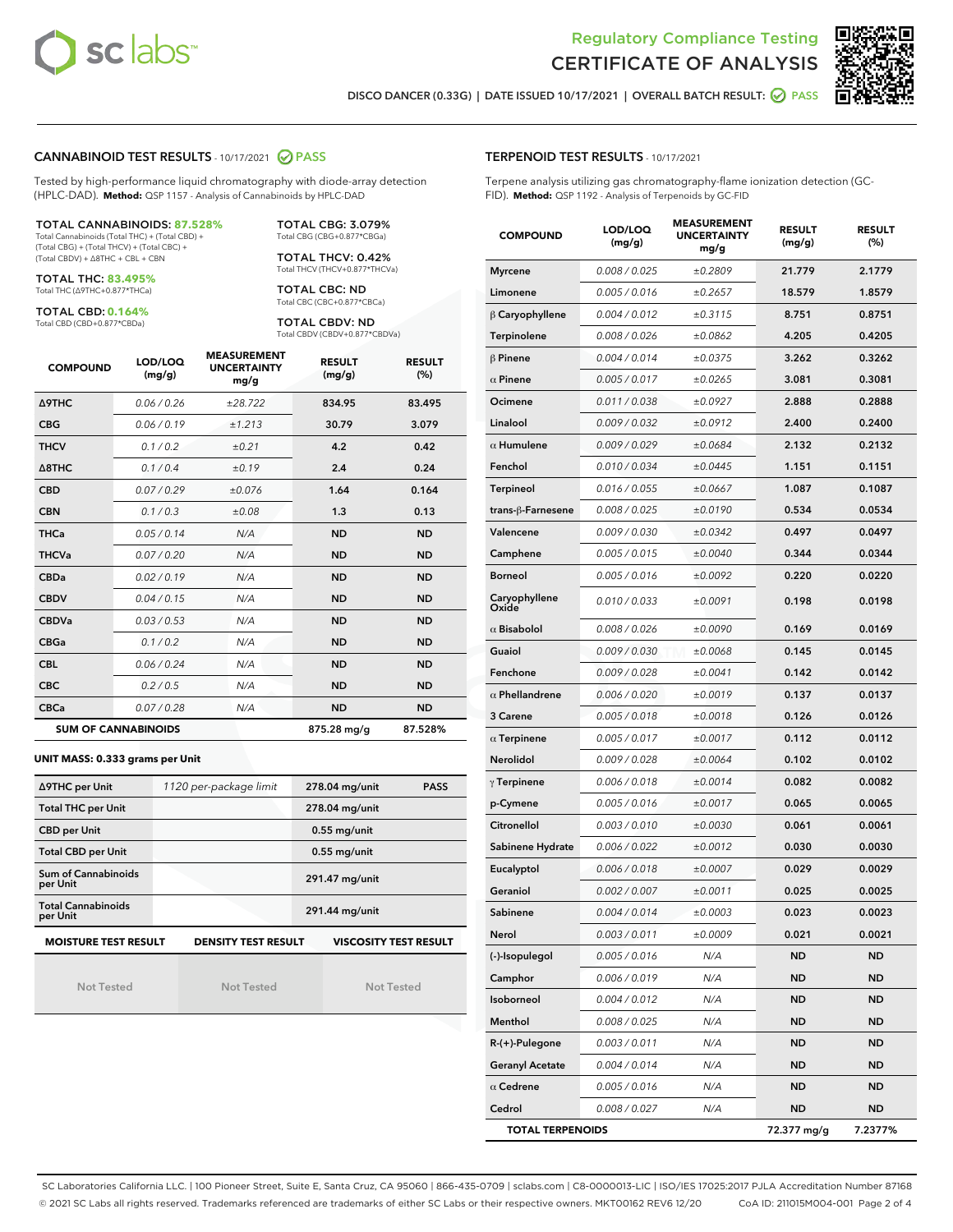



DISCO DANCER (0.33G) | DATE ISSUED 10/17/2021 | OVERALL BATCH RESULT: @ PASS

# CATEGORY 1 PESTICIDE TEST RESULTS - 10/17/2021 @ PASS

Pesticide and plant growth regulator analysis utilizing high-performance liquid chromatography-mass spectrometry (HPLC-MS) or gas chromatography-mass spectrometry (GC-MS). \*GC-MS utilized where indicated. **Method:** QSP 1212 - Analysis of Pesticides and Mycotoxins by LC-MS or QSP 1213 - Analysis of Pesticides by GC-MS

| <b>COMPOUND</b>             | LOD/LOQ<br>$(\mu g/g)$ | <b>ACTION</b><br><b>LIMIT</b><br>$(\mu g/g)$ | <b>MEASUREMENT</b><br><b>UNCERTAINTY</b><br>µg/g | <b>RESULT</b><br>$(\mu g/g)$ | <b>RESULT</b> |
|-----------------------------|------------------------|----------------------------------------------|--------------------------------------------------|------------------------------|---------------|
| Aldicarb                    | 0.03 / 0.08            | $\geq$ LOD                                   | N/A                                              | <b>ND</b>                    | <b>PASS</b>   |
| Carbofuran                  | 0.02/0.05              | $\ge$ LOD                                    | N/A                                              | <b>ND</b>                    | <b>PASS</b>   |
| Chlordane*                  | 0.03 / 0.08            | $\ge$ LOD                                    | N/A                                              | <b>ND</b>                    | <b>PASS</b>   |
| Chlorfenapyr*               | 0.03/0.10              | $\ge$ LOD                                    | N/A                                              | <b>ND</b>                    | <b>PASS</b>   |
| Chlorpyrifos                | 0.02 / 0.06            | $\ge$ LOD                                    | N/A                                              | <b>ND</b>                    | <b>PASS</b>   |
| Coumaphos                   | 0.02 / 0.07            | $\ge$ LOD                                    | N/A                                              | <b>ND</b>                    | <b>PASS</b>   |
| Daminozide                  | 0.02 / 0.07            | $\ge$ LOD                                    | N/A                                              | <b>ND</b>                    | <b>PASS</b>   |
| <b>DDVP</b><br>(Dichlorvos) | 0.03/0.09              | $\ge$ LOD                                    | N/A                                              | <b>ND</b>                    | <b>PASS</b>   |
| Dimethoate                  | 0.03 / 0.08            | $\ge$ LOD                                    | N/A                                              | <b>ND</b>                    | <b>PASS</b>   |
| Ethoprop(hos)               | 0.03/0.10              | $\ge$ LOD                                    | N/A                                              | <b>ND</b>                    | <b>PASS</b>   |
| Etofenprox                  | 0.02 / 0.06            | $\ge$ LOD                                    | N/A                                              | <b>ND</b>                    | <b>PASS</b>   |
| Fenoxycarb                  | 0.03/0.08              | $\ge$ LOD                                    | N/A                                              | <b>ND</b>                    | <b>PASS</b>   |
| Fipronil                    | 0.03 / 0.08            | $\ge$ LOD                                    | N/A                                              | <b>ND</b>                    | <b>PASS</b>   |
| Imazalil                    | 0.02 / 0.06            | $\ge$ LOD                                    | N/A                                              | <b>ND</b>                    | <b>PASS</b>   |
| <b>Methiocarb</b>           | 0.02 / 0.07            | $\ge$ LOD                                    | N/A                                              | <b>ND</b>                    | <b>PASS</b>   |
| Methyl<br>parathion         | 0.03/0.10              | $\ge$ LOD                                    | N/A                                              | <b>ND</b>                    | <b>PASS</b>   |
| <b>Mevinphos</b>            | 0.03/0.09              | $\ge$ LOD                                    | N/A                                              | <b>ND</b>                    | <b>PASS</b>   |
| Paclobutrazol               | 0.02 / 0.05            | $\ge$ LOD                                    | N/A                                              | <b>ND</b>                    | <b>PASS</b>   |
| Propoxur                    | 0.03/0.09              | $\ge$ LOD                                    | N/A                                              | <b>ND</b>                    | <b>PASS</b>   |
| Spiroxamine                 | 0.03 / 0.08            | $\ge$ LOD                                    | N/A                                              | <b>ND</b>                    | <b>PASS</b>   |
| <b>Thiacloprid</b>          | 0.03/0.10              | $\ge$ LOD                                    | N/A                                              | <b>ND</b>                    | <b>PASS</b>   |
|                             |                        |                                              |                                                  |                              |               |

# CATEGORY 2 PESTICIDE TEST RESULTS - 10/17/2021 @ PASS

| <b>ACTION</b><br><b>MEASUREMENT</b><br>LOD/LOO<br><b>RESULT</b><br><b>RESULT</b><br><b>UNCERTAINTY</b><br><b>COMPOUND</b><br>LIMIT<br>$(\mu g/g)$<br>$(\mu g/g)$<br>$(\mu g/g)$<br>$\mu$ g/g<br>Abamectin<br>0.03/0.10<br>0.1<br><b>ND</b><br><b>PASS</b><br>N/A<br>0.02/0.07<br>0.1<br>N/A<br><b>ND</b><br><b>PASS</b><br>Acephate<br>0.02/0.07<br>0.1<br>N/A<br><b>ND</b><br><b>PASS</b><br>Acequinocyl |  |
|-----------------------------------------------------------------------------------------------------------------------------------------------------------------------------------------------------------------------------------------------------------------------------------------------------------------------------------------------------------------------------------------------------------|--|
|                                                                                                                                                                                                                                                                                                                                                                                                           |  |
|                                                                                                                                                                                                                                                                                                                                                                                                           |  |
|                                                                                                                                                                                                                                                                                                                                                                                                           |  |
|                                                                                                                                                                                                                                                                                                                                                                                                           |  |
| 0.02/0.05<br><b>ND</b><br>0.1<br>N/A<br><b>PASS</b><br>Acetamiprid                                                                                                                                                                                                                                                                                                                                        |  |
| 0.02/0.07<br>0.1<br><b>ND</b><br><b>PASS</b><br>Azoxystrobin<br>N/A                                                                                                                                                                                                                                                                                                                                       |  |
| <b>Bifenazate</b><br>0.01/0.04<br>0.1<br>N/A<br><b>ND</b><br><b>PASS</b>                                                                                                                                                                                                                                                                                                                                  |  |
| <b>Bifenthrin</b><br>0.02/0.05<br>3<br>N/A<br><b>ND</b><br><b>PASS</b>                                                                                                                                                                                                                                                                                                                                    |  |
| <b>Boscalid</b><br>0.03/0.09<br>0.1<br><b>ND</b><br>N/A<br><b>PASS</b>                                                                                                                                                                                                                                                                                                                                    |  |
| 0.19/0.57<br>0.7<br>N/A<br><b>ND</b><br><b>PASS</b><br>Captan                                                                                                                                                                                                                                                                                                                                             |  |
| <b>ND</b><br>0.02/0.06<br>0.5<br>N/A<br><b>PASS</b><br>Carbaryl                                                                                                                                                                                                                                                                                                                                           |  |
| Chlorantranilip-<br>0.04/0.12<br>10<br>N/A<br><b>ND</b><br><b>PASS</b><br>role                                                                                                                                                                                                                                                                                                                            |  |
| Clofentezine<br>0.03/0.09<br>0.1<br>N/A<br><b>ND</b><br><b>PASS</b>                                                                                                                                                                                                                                                                                                                                       |  |

# CATEGORY 2 PESTICIDE TEST RESULTS - 10/17/2021 continued

| <b>COMPOUND</b>               | LOD/LOQ<br>(µg/g) | <b>ACTION</b><br>LIMIT<br>(µg/g) | <b>MEASUREMENT</b><br><b>UNCERTAINTY</b><br>µg/g | <b>RESULT</b><br>(µg/g) | <b>RESULT</b> |
|-------------------------------|-------------------|----------------------------------|--------------------------------------------------|-------------------------|---------------|
| Cyfluthrin                    | 0.12 / 0.38       | $\overline{c}$                   | N/A                                              | <b>ND</b>               | <b>PASS</b>   |
| Cypermethrin                  | 0.11/0.32         | 1                                | N/A                                              | <b>ND</b>               | <b>PASS</b>   |
| Diazinon                      | 0.02 / 0.05       | 0.1                              | N/A                                              | <b>ND</b>               | <b>PASS</b>   |
| Dimethomorph                  | 0.03 / 0.09       | 2                                | N/A                                              | <b>ND</b>               | <b>PASS</b>   |
| Etoxazole                     | 0.02 / 0.06       | 0.1                              | N/A                                              | <b>ND</b>               | <b>PASS</b>   |
| Fenhexamid                    | 0.03 / 0.09       | 0.1                              | N/A                                              | <b>ND</b>               | <b>PASS</b>   |
| Fenpyroximate                 | 0.02 / 0.06       | 0.1                              | N/A                                              | <b>ND</b>               | <b>PASS</b>   |
| Flonicamid                    | 0.03 / 0.10       | 0.1                              | N/A                                              | <b>ND</b>               | <b>PASS</b>   |
| Fludioxonil                   | 0.03 / 0.10       | 0.1                              | N/A                                              | <b>ND</b>               | <b>PASS</b>   |
| Hexythiazox                   | 0.02 / 0.07       | 0.1                              | N/A                                              | <b>ND</b>               | <b>PASS</b>   |
| Imidacloprid                  | 0.04 / 0.11       | 5                                | N/A                                              | <b>ND</b>               | <b>PASS</b>   |
| Kresoxim-methyl               | 0.02 / 0.07       | 0.1                              | N/A                                              | <b>ND</b>               | <b>PASS</b>   |
| <b>Malathion</b>              | 0.03 / 0.09       | 0.5                              | N/A                                              | <b>ND</b>               | <b>PASS</b>   |
| Metalaxyl                     | 0.02 / 0.07       | $\overline{c}$                   | N/A                                              | <b>ND</b>               | <b>PASS</b>   |
| Methomyl                      | 0.03 / 0.10       | $\mathcal{I}$                    | N/A                                              | <b>ND</b>               | <b>PASS</b>   |
| Myclobutanil                  | 0.03 / 0.09       | 0.1                              | N/A                                              | <b>ND</b>               | <b>PASS</b>   |
| Naled                         | 0.02 / 0.07       | 0.1                              | N/A                                              | <b>ND</b>               | <b>PASS</b>   |
| Oxamyl                        | 0.04 / 0.11       | 0.5                              | N/A                                              | <b>ND</b>               | <b>PASS</b>   |
| Pentachloronitro-<br>benzene* | 0.03 / 0.09       | 0.1                              | N/A                                              | <b>ND</b>               | <b>PASS</b>   |
| Permethrin                    | 0.04/0.12         | 0.5                              | N/A                                              | <b>ND</b>               | <b>PASS</b>   |
| Phosmet                       | 0.03 / 0.10       | 0.1                              | N/A                                              | <b>ND</b>               | <b>PASS</b>   |
| Piperonylbu-<br>toxide        | 0.02 / 0.07       | 3                                | N/A                                              | <b>ND</b>               | <b>PASS</b>   |
| Prallethrin                   | 0.03 / 0.08       | 0.1                              | N/A                                              | <b>ND</b>               | <b>PASS</b>   |
| Propiconazole                 | 0.02 / 0.07       | 0.1                              | N/A                                              | <b>ND</b>               | <b>PASS</b>   |
| Pyrethrins                    | 0.04 / 0.12       | 0.5                              | N/A                                              | <b>ND</b>               | <b>PASS</b>   |
| Pyridaben                     | 0.02 / 0.07       | 0.1                              | N/A                                              | <b>ND</b>               | <b>PASS</b>   |
| Spinetoram                    | 0.02 / 0.07       | 0.1                              | N/A                                              | <b>ND</b>               | <b>PASS</b>   |
| Spinosad                      | 0.02 / 0.07       | 0.1                              | N/A                                              | <b>ND</b>               | <b>PASS</b>   |
| Spiromesifen                  | 0.02 / 0.05       | 0.1                              | N/A                                              | <b>ND</b>               | <b>PASS</b>   |
| Spirotetramat                 | 0.02 / 0.06       | 0.1                              | N/A                                              | ND                      | <b>PASS</b>   |
| Tebuconazole                  | 0.02 / 0.07       | 0.1                              | N/A                                              | <b>ND</b>               | <b>PASS</b>   |
| Thiamethoxam                  | 0.03 / 0.10       | 5                                | N/A                                              | <b>ND</b>               | <b>PASS</b>   |
| Trifloxystrobin               | 0.03 / 0.08       | 0.1                              | N/A                                              | ND                      | <b>PASS</b>   |

SC Laboratories California LLC. | 100 Pioneer Street, Suite E, Santa Cruz, CA 95060 | 866-435-0709 | sclabs.com | C8-0000013-LIC | ISO/IES 17025:2017 PJLA Accreditation Number 87168 © 2021 SC Labs all rights reserved. Trademarks referenced are trademarks of either SC Labs or their respective owners. MKT00162 REV6 12/20 CoA ID: 211015M004-001 Page 3 of 4